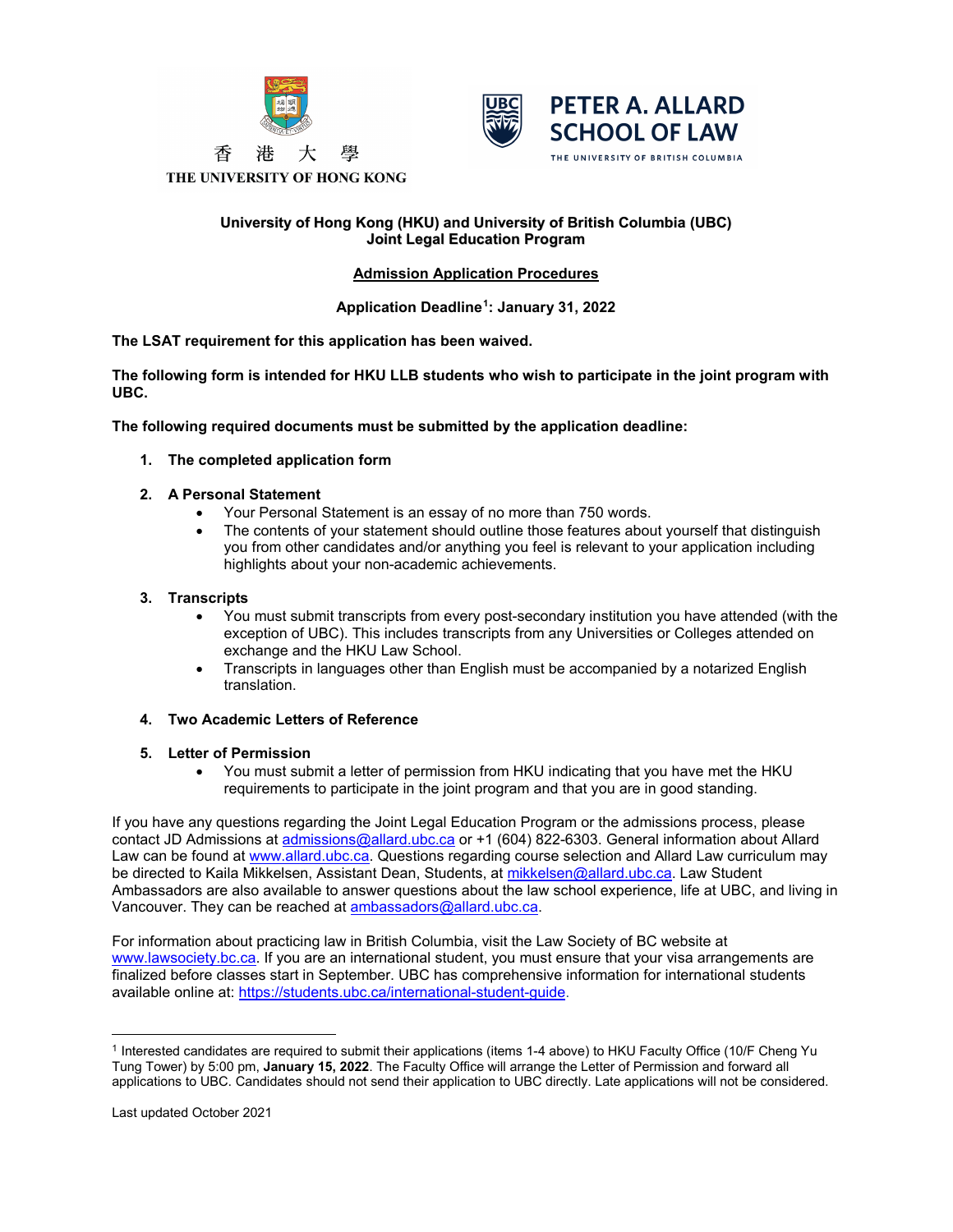



**Hong Kong University (HKU) and University of British Columbia (UBC) Joint Legal Education Program**



# **Return Completed Applications to:**

JD Admissions

The University of British Columbia – Peter A. Allard School of Law 1822 East Mall, Vancouver, BC V6T 1Z1

*The LSAT requirement for this application is waived.*

| <b>Personal Data</b>                                 |                                    |                          |
|------------------------------------------------------|------------------------------------|--------------------------|
| LAST OR FAMILY NAME                                  | DATE OF BIRTH (Year / Month / Day) | Female<br>$\square$ Male |
| FIRST OR GIVEN NAME<br>MIDDLE NAME                   | <b>COUNTRY OF BIRTH</b>            |                          |
| PREVIOUS LAST NAME<br>  TITLE (Mr. Mrs. Miss. Other) | FIRST LANGUAGE                     | OTHER LANGUAGES          |
| UBC STUDENT NUMBER (if applicable)                   |                                    |                          |
|                                                      |                                    |                          |

# For Application Correspondence

| Mailing Address: NOTICE IN WRITING REQUIRED OF ANY CHANGE |                                              |  |  |  |
|-----------------------------------------------------------|----------------------------------------------|--|--|--|
| NUMBER / STREET                                           |                                              |  |  |  |
| CITY OR TOWN                                              |                                              |  |  |  |
| PROVINCE/STATE                                            |                                              |  |  |  |
| COUNTRY                                                   | POSTAL CODE / ZIP CODE                       |  |  |  |
| AREA CODE<br>TELEPHONE NUMBER (WORK)                      | AREA CODE<br><b> TELEPHONE NUMBER (HOME)</b> |  |  |  |
| EMAIL                                                     |                                              |  |  |  |
| DATE UNTIL WHICH THIS ADDRESS APPLIES                     |                                              |  |  |  |
|                                                           |                                              |  |  |  |

| Permanent Address (IF DIFFERENT)                  |  |  |  |  |  |  |
|---------------------------------------------------|--|--|--|--|--|--|
| NUMBER / STREET                                   |  |  |  |  |  |  |
| <b>CITY OR TOWN</b>                               |  |  |  |  |  |  |
| PROVINCE/STATE                                    |  |  |  |  |  |  |
| COUNTRY<br><b>I POSTAL CODE / ZIP CODE</b>        |  |  |  |  |  |  |
| AREA CODE<br><sub>I</sub> TELEPHONE NUMBER (HOME) |  |  |  |  |  |  |

| Person to Contact in Case of Emergency |                                                           |                                              |                         |                                                                                  |  |  |                     |  |  |  |  |  |
|----------------------------------------|-----------------------------------------------------------|----------------------------------------------|-------------------------|----------------------------------------------------------------------------------|--|--|---------------------|--|--|--|--|--|
| NAME                                   |                                                           | AREA CODE                                    | <b>TELEPHONE NUMBER</b> |                                                                                  |  |  | <b>RELATIONSHIP</b> |  |  |  |  |  |
|                                        |                                                           |                                              |                         |                                                                                  |  |  |                     |  |  |  |  |  |
| Citizenship                            | IMMIGRATION / VISA STATUS: NON-CANADIANS MUST SUBMIT      |                                              |                         |                                                                                  |  |  |                     |  |  |  |  |  |
| $\Box$ Canadian Citizen                | <b>PROOF OF IMMIGRATION / VISA STATUS UPON ACCEPTANCE</b> |                                              |                         |                                                                                  |  |  |                     |  |  |  |  |  |
| $\Box$ Other                           | $\Box$ Student Authorization                              |                                              |                         | Date of Entry into Canada<br>(or Intended Date of Entry)<br>(Year / Month / Day) |  |  |                     |  |  |  |  |  |
|                                        |                                                           | $\Box$ Intended Student Authorization        |                         |                                                                                  |  |  |                     |  |  |  |  |  |
|                                        |                                                           | $\Box$ Permanent Resident (Landed Immigrant) |                         |                                                                                  |  |  |                     |  |  |  |  |  |
|                                        | $\sqcap$ Visitor or Other Visa                            |                                              |                         |                                                                                  |  |  |                     |  |  |  |  |  |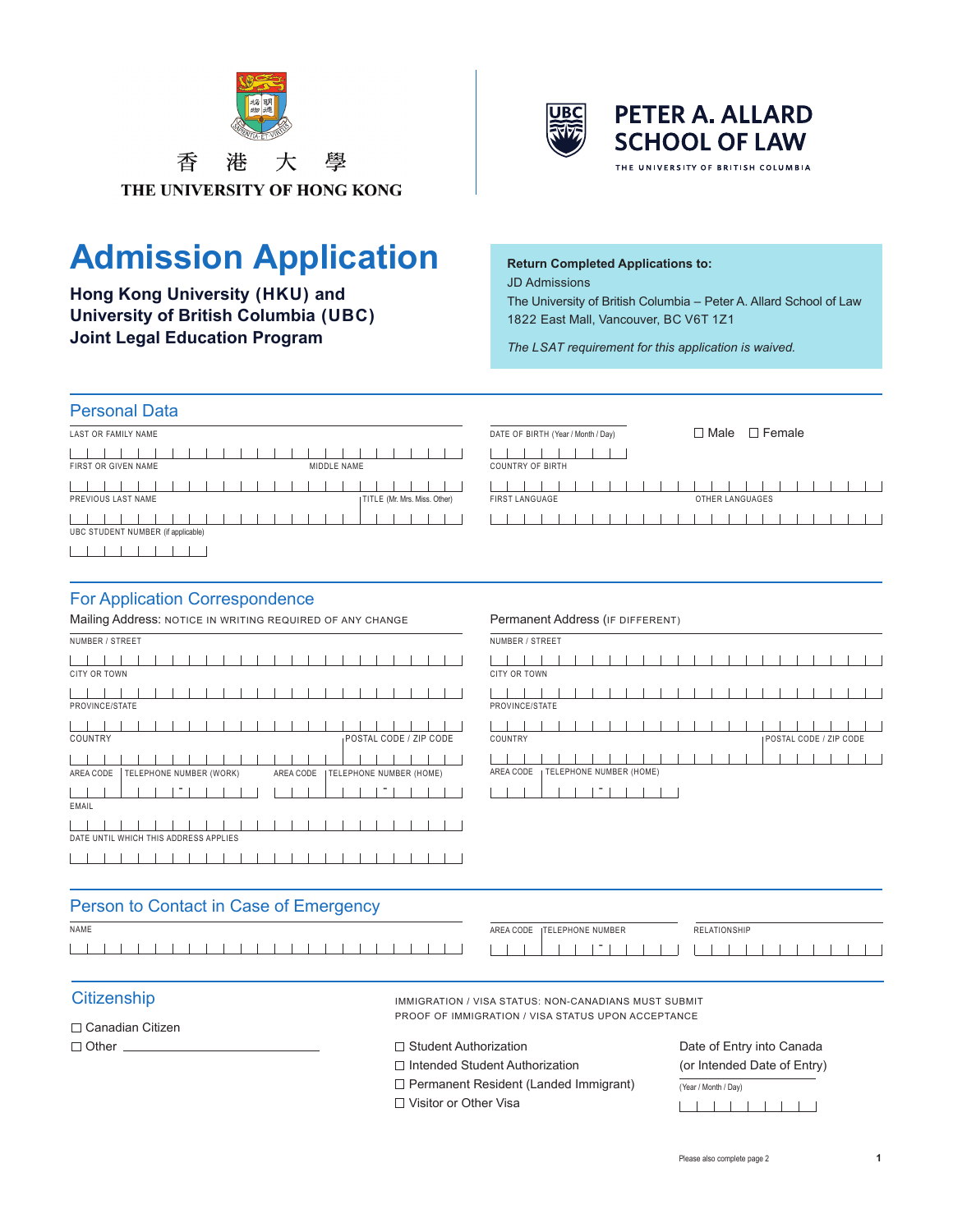# **Admission Application**

**HONG KONG UNIVERSITY (HKU) AND UNIVERSITY OF BRITISH COLUMBIA (UBC) JOINT LEGAL EDUCATION PROGRAM**



香

港 大 學 THE UNIVERSITY OF HONG KONG



**PETER A. ALLARD SCHOOL OF LAW** THE UNIVERSITY OF BRITISH COLUMBIA

#### Academic History

| Last Secondary School Attended                                                                                            |                           |                                                   |
|---------------------------------------------------------------------------------------------------------------------------|---------------------------|---------------------------------------------------|
| NAME OF SCHOOL                                                                                                            | <b>PROVINCE / COUNTRY</b> | <b>IGRADE/LEVEL</b><br>(GRADUATION (Year / Month) |
|                                                                                                                           |                           |                                                   |
| List Every Post-Secondary Institution Attended or Currently Attending (BEGINNING WITH FIRST UNDERGRADUATE DEGREE GRANTED) |                           |                                                   |
| NAME OF INSTITUTION                                                                                                       | <b>PROVINCE / COUNTRY</b> | FROM (Year / Month)<br>  TO (Year / Month)        |
| DEGREE                                                                                                                    |                           | (GRADUATION (Year / Month)                        |
|                                                                                                                           |                           |                                                   |
| NAME OF INSTITUTION                                                                                                       | <b>PROVINCE / COUNTRY</b> | <b>IFROM</b> (Year / Month)<br>TO (Year / Month)  |
| DEGREE                                                                                                                    |                           | (GRADUATION (Year / Month)                        |
|                                                                                                                           |                           |                                                   |
| NAME OF INSTITUTION                                                                                                       | <b>PROVINCE / COUNTRY</b> | FROM (Year / Month)<br>  TO (Year / Month)        |
| DEGREE                                                                                                                    |                           | (GRADUATION (Year / Month)                        |
|                                                                                                                           |                           |                                                   |
| NAME OF INSTITUTION                                                                                                       | <b>PROVINCE / COUNTRY</b> | FROM (Year / Month)<br>TO (Year / Month)          |
| DEGREE                                                                                                                    |                           | (GRADUATION (Year / Month)                        |
|                                                                                                                           |                           |                                                   |

**Have you ever failed a year or been disciplined in an undergraduate program or been required to withdraw from UBC or another college or university?**  $\Box$  Yes  $\Box$  No *If yes, please name the institution*

#### **Have you ever attended another law school?**  $\Box$  Yes  $\Box$  No *If yes, what school and for how many years? (Please give dates of attendance)*

**Have you ever applied to this law school before?**  $\Box$  Yes  $\Box$  No *If yes, what year?*

**Have you ever failed a year, been required to withdraw or voluntarily withdrawn from another law school?**  $\Box$  Yes  $\Box$  No *If yes, give details*

What was the result: (check one)  $\Box$  Withdrawn  $\Box$  Accepted  $\Box$  Rejected